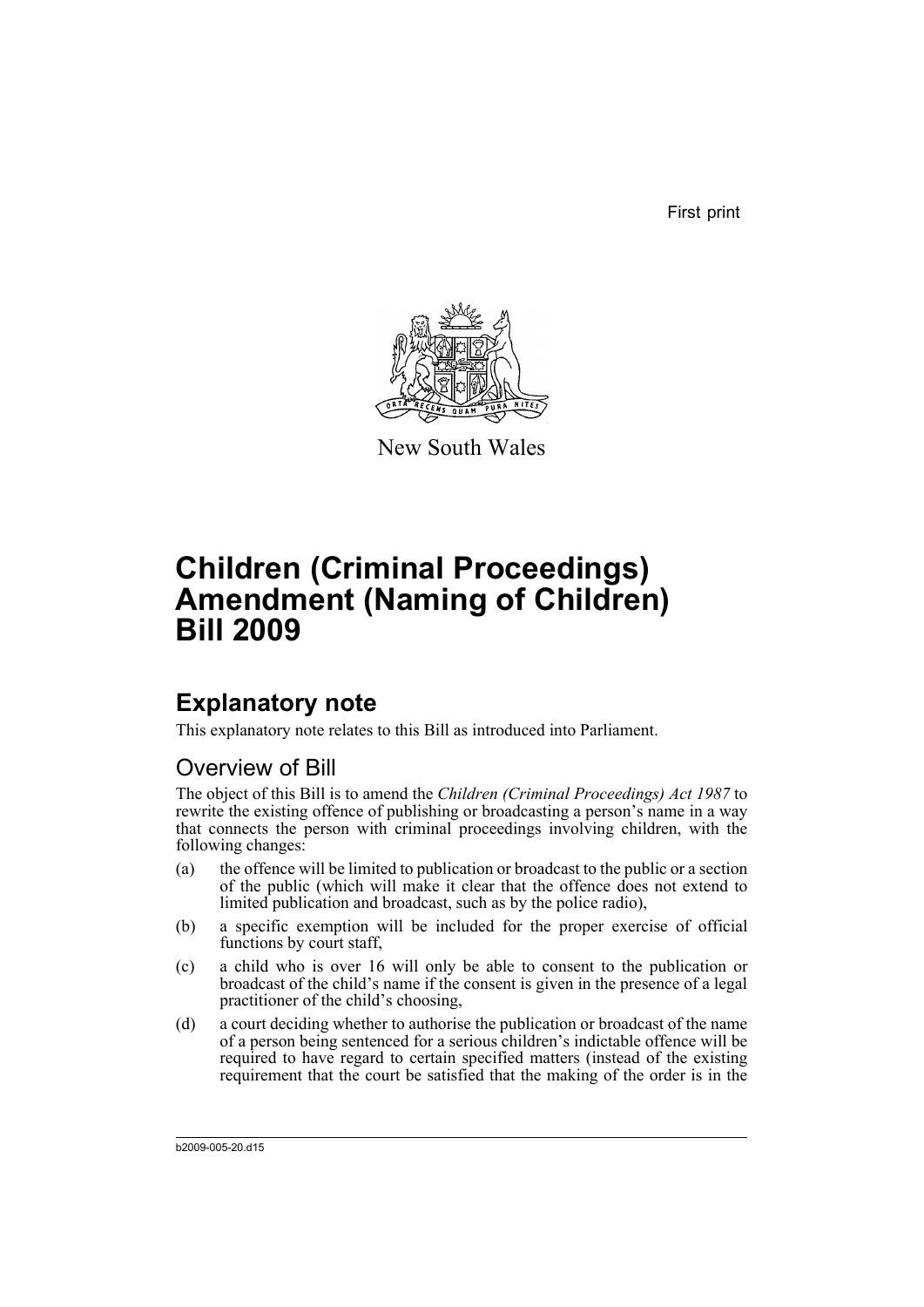Explanatory note

interests of justice and that prejudice to the offender does not outweigh those interests),

- (e) if there is no senior available next of kin who can consent to the publication or broadcast of the name of a deceased child, the court will be able to give that consent if the public interest so requires,
- (f) minor changes are made and provisions reorganised to aid understanding.

### Outline of provisions

**Clause 1** sets out the name (also called the short title) of the proposed Act.

**Clause 2** provides for the commencement of the proposed Act on a day to be appointed by proclamation.

#### **Schedule 1 Amendment of Children (Criminal Proceedings) Act 1987 No 55**

**Schedule 1 [3]** inserts a new Division consisting of proposed sections 15A–15G which are a rewrite, with the changes referred to in the Overview, of the existing section that makes it an offence in certain circumstances to publish or broadcast a person's name in a way that connects the person with criminal proceedings involving children.

Section 15A (2) provides for the limitation of the offence to publication and broadcast to the public or a section of the public, as referred to in paragraph (a) of the Overview.

Section 15G provides for court staff exercising official functions to be exempt from the offence, as referred to in paragraph (b) of the Overview.

Section 15D (3) provides for the new restrictions on when a 16 or 17 year old can consent to the publication or broadcast of their name, as referred to in paragraph (c) of the Overview.

Section 15C (3) provides for the matters to which a court is to have regard in deciding whether to authorise the publication or broadcast of the name of a person being sentenced for a serious children's indictable offence, as referred to in paragraph  $(d)$ of the Overview.

Section 15E (5) provides for the court to consent to the publication or broadcast of the name of a deceased child if there is no senior available next of kin who can consent and the public interest so requires, as referred to in paragraph (e) of the **Overview** 

**Schedule 1 [1]** repeals the existing section that the new Division replaces.

**Schedule 1 [2] and [4]** make consequential amendments.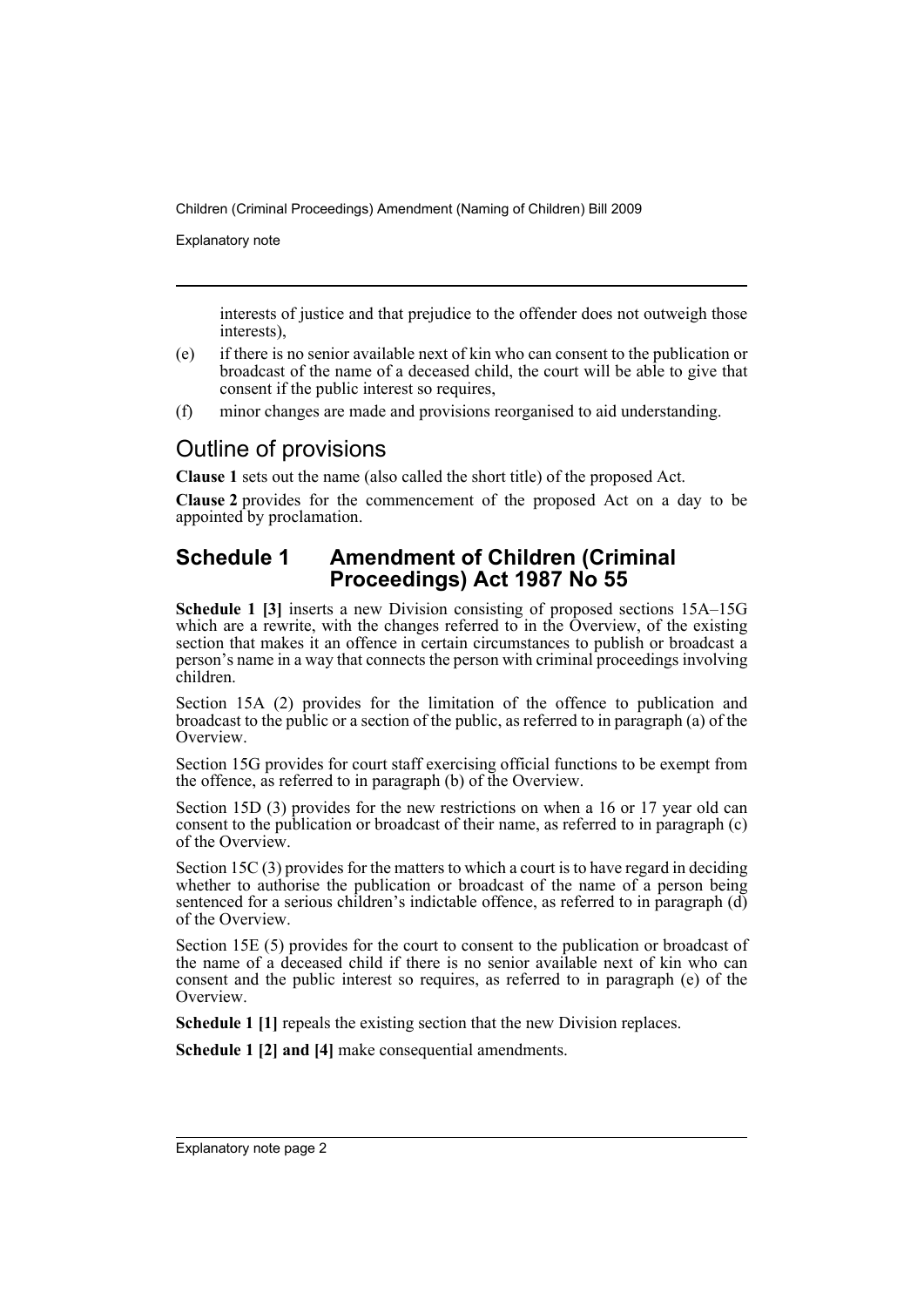First print



New South Wales

## **Children (Criminal Proceedings) Amendment (Naming of Children) Bill 2009**

## **Contents**

|   |                                                                           | Page |
|---|---------------------------------------------------------------------------|------|
| 1 | Name of Act                                                               |      |
|   | 2 Commencement                                                            |      |
|   | Schedule 1 Amendment of Children (Criminal Proceedings) Act 1987<br>No 55 |      |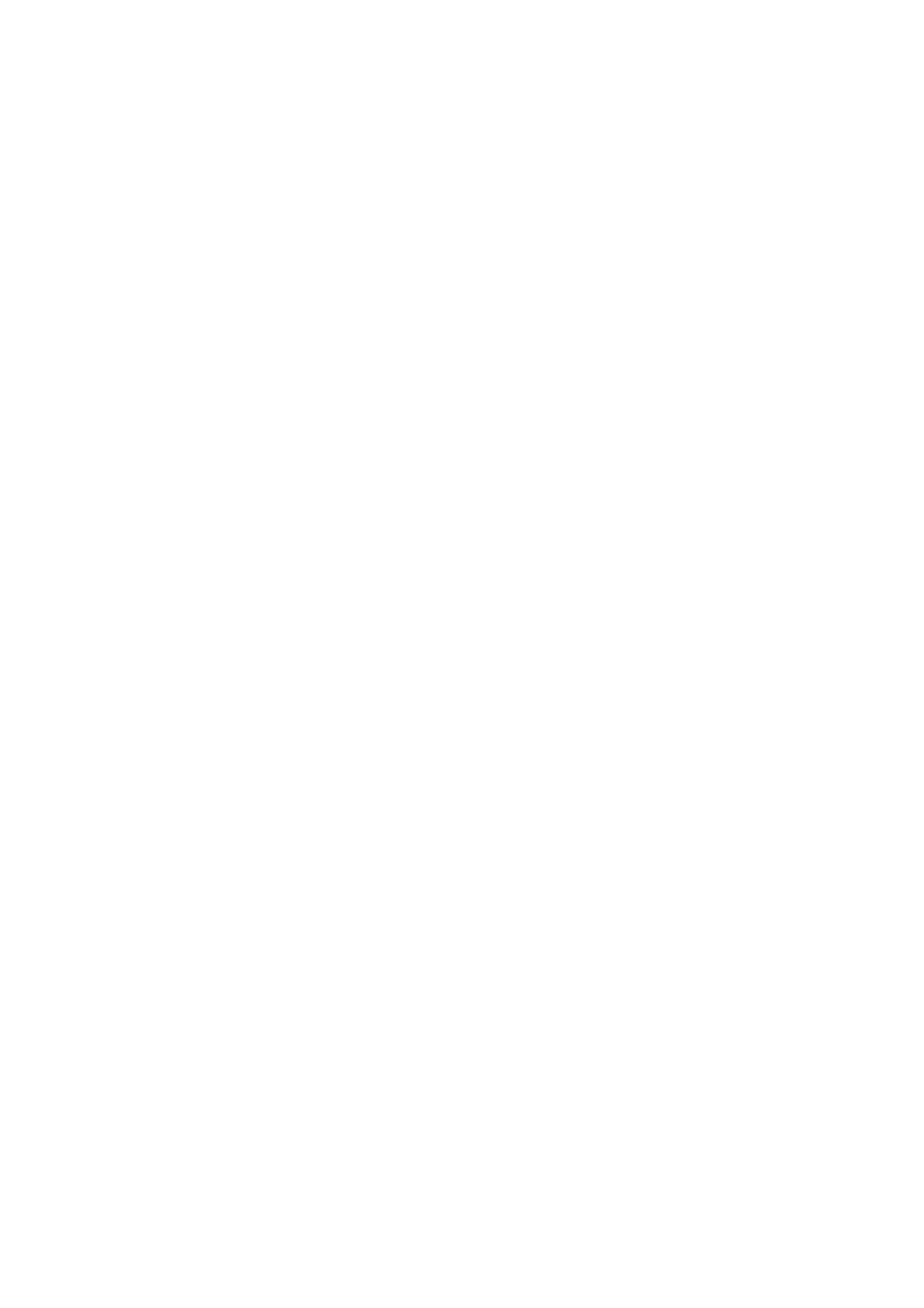

New South Wales

# **Children (Criminal Proceedings) Amendment (Naming of Children) Bill 2009**

No , 2009

#### **A Bill for**

An Act to amend the *Children (Criminal Proceedings) Act 1987* to make further provision for the naming of persons in connection with criminal proceedings involving children.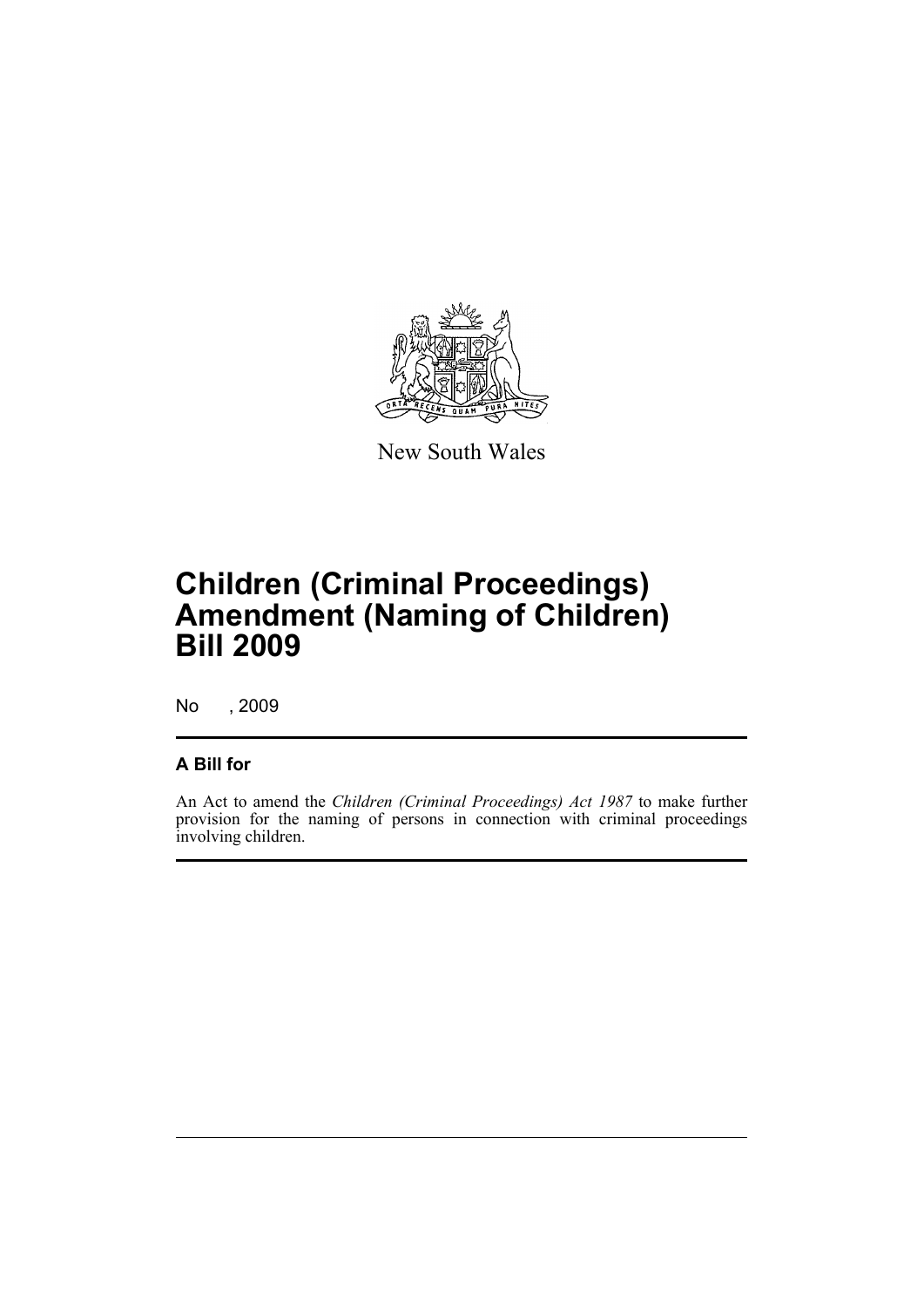<span id="page-5-1"></span><span id="page-5-0"></span>

|   | The Legislature of New South Wales enacts:                                                  | 1             |
|---|---------------------------------------------------------------------------------------------|---------------|
| 1 | Name of Act                                                                                 | $\mathcal{P}$ |
|   | This Act is the Children (Criminal Proceedings) Amendment (Naming<br>of Children) Act 2009. | 3<br>4        |
|   | <b>Commencement</b>                                                                         | 5             |
|   | This Act commences on a day to be appointed by proclamation.                                | 6             |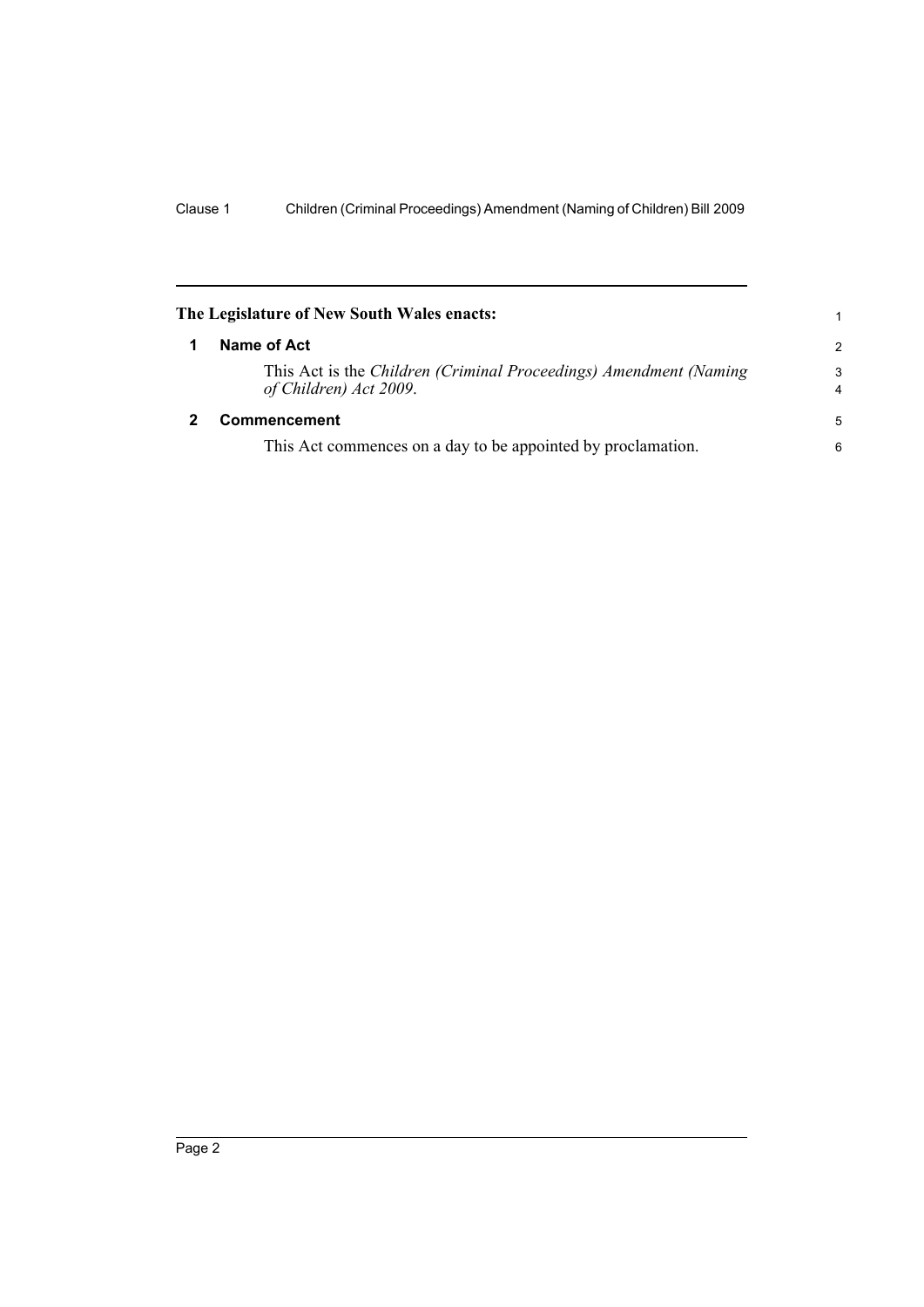Amendment of Children (Criminal Proceedings) Act 1987 No 55 Schedule 1

<span id="page-6-0"></span>

|       | <b>Schedule 1</b>                 |                    |                     | <b>Amendment of Children (Criminal</b><br>Proceedings) Act 1987 No 55                                                                                                                                                                                                  | 1<br>$\overline{2}$  |
|-------|-----------------------------------|--------------------|---------------------|------------------------------------------------------------------------------------------------------------------------------------------------------------------------------------------------------------------------------------------------------------------------|----------------------|
| [1]   |                                   |                    |                     | Section 11 Publication and broadcasting of names                                                                                                                                                                                                                       | 3                    |
|       |                                   | Omit the section.  |                     |                                                                                                                                                                                                                                                                        | 4                    |
| [2]   | <b>Section 12A</b>                |                    |                     |                                                                                                                                                                                                                                                                        | 5                    |
|       | Omit the section. Insert instead: |                    |                     |                                                                                                                                                                                                                                                                        |                      |
|       | <b>12A</b>                        |                    |                     | <b>Bail applications</b>                                                                                                                                                                                                                                               | 7                    |
|       |                                   |                    |                     | The provisions of section 10 and Division 3A apply to a child<br>who appears or is brought before a court in relation to a bail<br>application in the same way as those provisions apply to a child<br>appearing or brought before a court in any criminal proceeding. | 8<br>9<br>10<br>11   |
| $[3]$ |                                   |                    | Part 2, Division 3A |                                                                                                                                                                                                                                                                        | 12                   |
|       |                                   |                    |                     | Insert after Division 3 of Part 2:                                                                                                                                                                                                                                     | 13                   |
|       |                                   | <b>Division 3A</b> |                     | <b>Publication and broadcasting of names</b>                                                                                                                                                                                                                           | 14                   |
|       | <b>15A</b>                        |                    |                     | Publishing and broadcasting of names prohibited                                                                                                                                                                                                                        | 15                   |
|       |                                   | (1)                |                     | The name of a person must not be published or broadcast in a way<br>that connects the person with criminal proceedings if:                                                                                                                                             | 16<br>17             |
|       |                                   |                    | (a)                 | the proceedings relate to the person and the person was a<br>child when the offence to which the proceedings relate was<br>committed, or                                                                                                                               | 18<br>19<br>20       |
|       |                                   |                    | (b)                 | the person appears as a witness in the proceedings and was<br>a child when the offence to which the proceedings relate<br>was committed (whether or not the person was a child<br>when appearing as a witness), or                                                     | 21<br>22<br>23<br>24 |
|       |                                   |                    | (c)                 | the person is mentioned in the proceedings in relation to<br>something that occurred when the person was a child, or                                                                                                                                                   | 25<br>26             |
|       |                                   |                    | (d)                 | the person is otherwise involved in the proceedings and<br>was a child when so involved, or                                                                                                                                                                            | 27<br>28             |
|       |                                   |                    | (e)                 | the person is a brother or sister of a victim of the offence<br>to which the proceedings relate, and that person and the<br>victim were both children when the offence was<br>committed.                                                                               | 29<br>30<br>31<br>32 |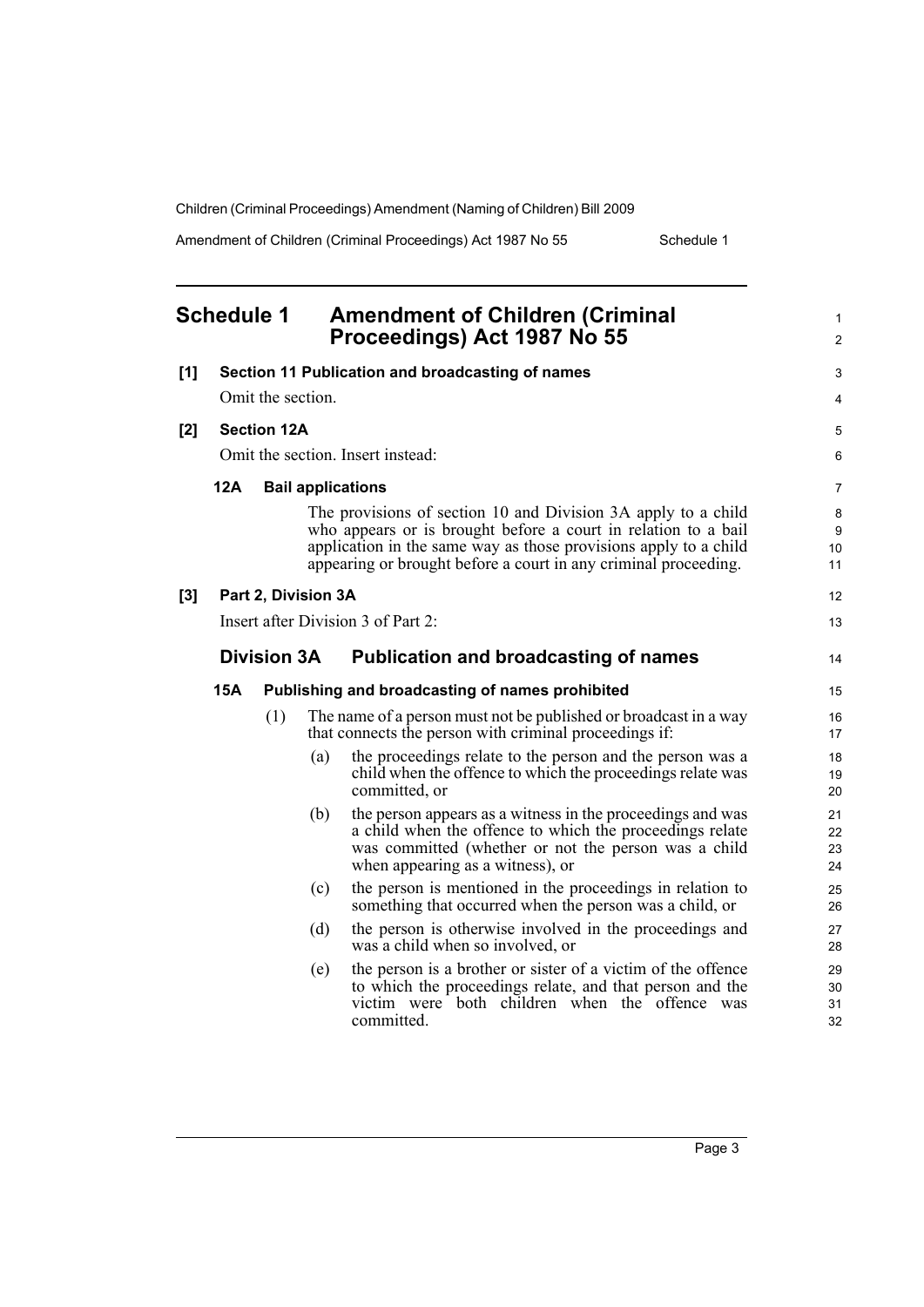Schedule 1 Amendment of Children (Criminal Proceedings) Act 1987 No 55

|     | (2) | This section applies only to the publication or broadcast of a<br>person's name to the public, or a section of the public, by<br>publication in a newspaper or periodical publication, by radio or<br>television broadcast or other electronic broadcast, by the Internet,<br>or by any other means of dissemination.                                                                                                                                              | $\mathbf{1}$<br>$\overline{2}$<br>3<br>4<br>5     |
|-----|-----|--------------------------------------------------------------------------------------------------------------------------------------------------------------------------------------------------------------------------------------------------------------------------------------------------------------------------------------------------------------------------------------------------------------------------------------------------------------------|---------------------------------------------------|
|     | (3) | The publication of information to an Internet website that<br>provides the opportunity for, or facilitates or enables,<br>dissemination of information to the public or a section of the<br>public (whether or not the particular publication results in the<br>dissemination of information to the public or a section of the<br>public) constitutes the publication of information to the public or<br>a section of the public for the purposes of this section. | 6<br>7<br>8<br>$\boldsymbol{9}$<br>10<br>11<br>12 |
|     | (4) | This section applies to the publication or broadcast of the name<br>of a person:                                                                                                                                                                                                                                                                                                                                                                                   | 13<br>14                                          |
|     |     | whether the publication or broadcast occurs before or after<br>(a)<br>the proceedings concerned are disposed of, and                                                                                                                                                                                                                                                                                                                                               | 15<br>16                                          |
|     |     | even if the person is no longer a child, or is deceased, at the<br>(b)<br>time of the publication or broadcast.                                                                                                                                                                                                                                                                                                                                                    | 17<br>18                                          |
|     | (5) | A reference in this Division to the name of a person includes a<br>reference to any information, picture or other material that<br>identifies the person or is likely to lead to the identification of the<br>person.                                                                                                                                                                                                                                              | 19<br>20<br>21<br>22                              |
|     | (6) | A reference in this Division to a person who appears as a witness<br>before a court in any criminal proceedings includes a reference to<br>a child who gives evidence in the form of a recording in<br>proceedings in accordance with Division 3 of Part 6 of Chapter 6<br>of the Criminal Procedure Act 1986.                                                                                                                                                     | 23<br>24<br>25<br>26<br>27                        |
|     | (7) | A person who publishes or broadcasts the name of any person the<br>publication or broadcasting of which is prohibited by this section<br>is guilty of an offence.                                                                                                                                                                                                                                                                                                  | 28<br>29<br>30                                    |
|     |     | Maximum penalty: 500 penalty units (in the case of a<br>corporation) or 50 penalty units or imprisonment for 12 months,<br>or both (in any other case).                                                                                                                                                                                                                                                                                                            | 31<br>32<br>33                                    |
| 15B |     | <b>Exception for official report of proceedings</b>                                                                                                                                                                                                                                                                                                                                                                                                                | 34                                                |
|     |     | This Division does not prohibit the publication or broadcasting of<br>an official report of the proceedings of a court that includes the<br>name of any person the publication or broadcasting of which<br>would otherwise be prohibited by this Division.                                                                                                                                                                                                         | 35<br>36<br>37<br>38                              |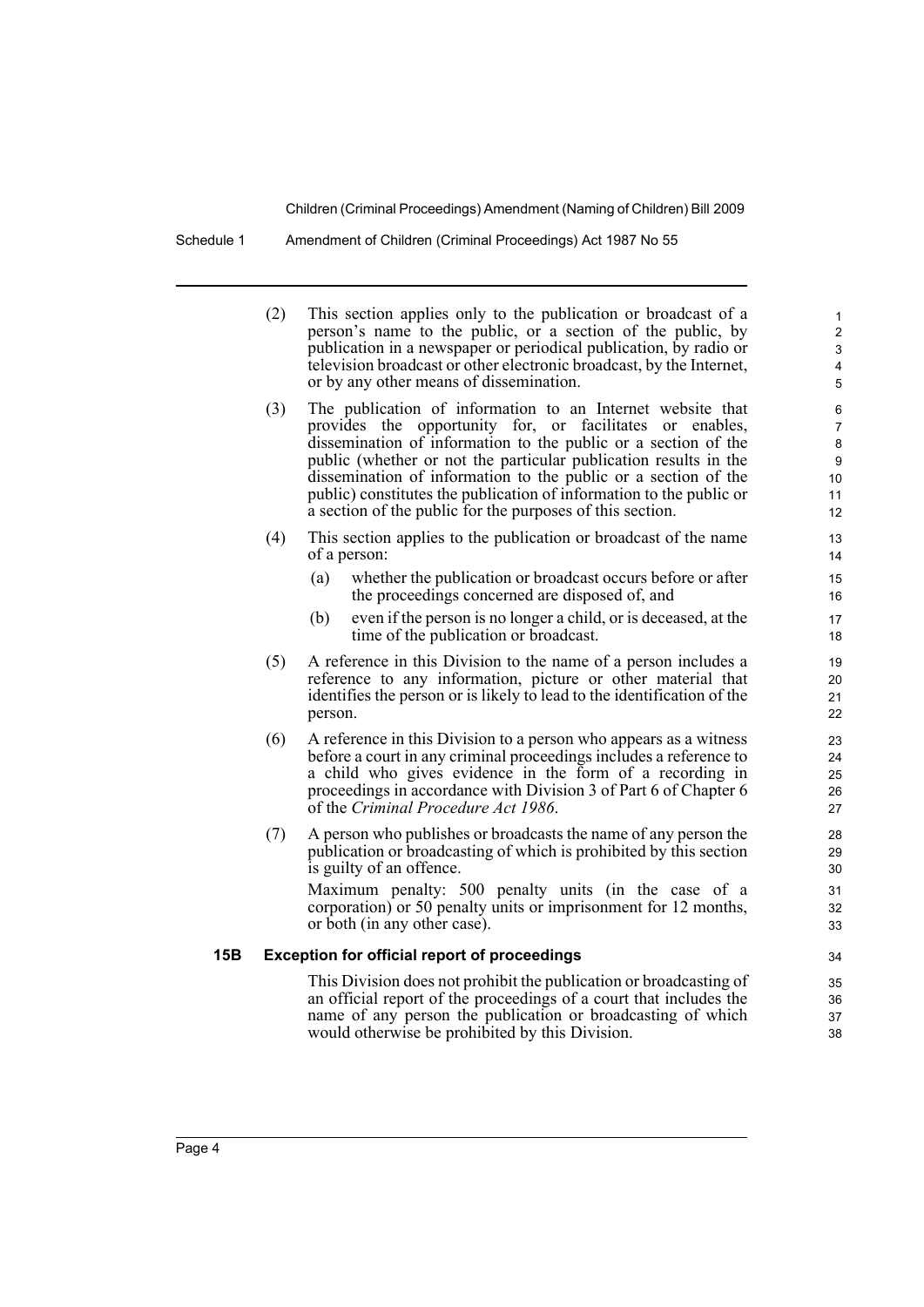Amendment of Children (Criminal Proceedings) Act 1987 No 55 Schedule 1

| <b>15C</b> | Exception for person convicted of serious children's indictable<br>offence |                                                                                                                                                                                                                                                                       |                      |  |  |  |
|------------|----------------------------------------------------------------------------|-----------------------------------------------------------------------------------------------------------------------------------------------------------------------------------------------------------------------------------------------------------------------|----------------------|--|--|--|
|            | (1)                                                                        | This Division does not prohibit the publication or broadcasting of<br>the name of a person who has been convicted of a serious<br>children's indictable offence if the publication or broadcasting is<br>authorised by a court under this section.                    |                      |  |  |  |
|            | (2)                                                                        | A court that sentences a person on conviction for a serious<br>children's indictable offence may, by order made at the time of<br>sentencing, authorise the publication or broadcasting of the name<br>of the person (whether or not the person consents or concurs). |                      |  |  |  |
|            | (3)                                                                        | In determining whether to make such an order, a court is to have<br>regard to the following matters:                                                                                                                                                                  | 11<br>12             |  |  |  |
|            |                                                                            | the level of seriousness of the offence concerned,<br>(a)                                                                                                                                                                                                             | 13                   |  |  |  |
|            |                                                                            | the effect of the offence on any victim of the offence and<br>(b)<br>(in the case of an offence that resulted in the death of the<br>victim) the effect of the offence on the victim's family,                                                                        | 14<br>15<br>16       |  |  |  |
|            |                                                                            | the weight to be given to general deterrence,<br>(c)                                                                                                                                                                                                                  | 17                   |  |  |  |
|            |                                                                            | (d)<br>the subjective features of the offender,                                                                                                                                                                                                                       | 18                   |  |  |  |
|            |                                                                            | the offender's prospects of rehabilitation,<br>(e)                                                                                                                                                                                                                    | 19                   |  |  |  |
|            |                                                                            | (f)<br>such other matters as the court considers relevant having<br>regard to the interests of justice.                                                                                                                                                               | 20<br>21             |  |  |  |
|            | (4)                                                                        | A court that makes an order under this section must indicate to<br>the person, and make a record of, its reasons for doing so.                                                                                                                                        | 22<br>23             |  |  |  |
| <b>15D</b> |                                                                            | <b>Exception for publication or broadcasting with consent</b>                                                                                                                                                                                                         | 24                   |  |  |  |
|            | (1)                                                                        | This Division does not prohibit the publication or broadcasting of<br>the name of a person:                                                                                                                                                                           | 25<br>26             |  |  |  |
|            |                                                                            | (a)<br>in the case of a person who is under the age of 16 years at<br>the time of publication or broadcasting—with the consent<br>of the court concerned, or                                                                                                          | 27<br>28<br>29       |  |  |  |
|            |                                                                            | in the case of a person who is of or above the age of 16<br>(b)<br>years at the time of publication or broadcasting—with the<br>consent of the person.                                                                                                                | 30<br>31<br>32       |  |  |  |
|            | (2)                                                                        | A court is not to give consent under this section except with the<br>concurrence of the child or (if the child is incapable of giving<br>concurrence) unless the court is of the opinion that it is in the<br>public interest that consent be given.                  | 33<br>34<br>35<br>36 |  |  |  |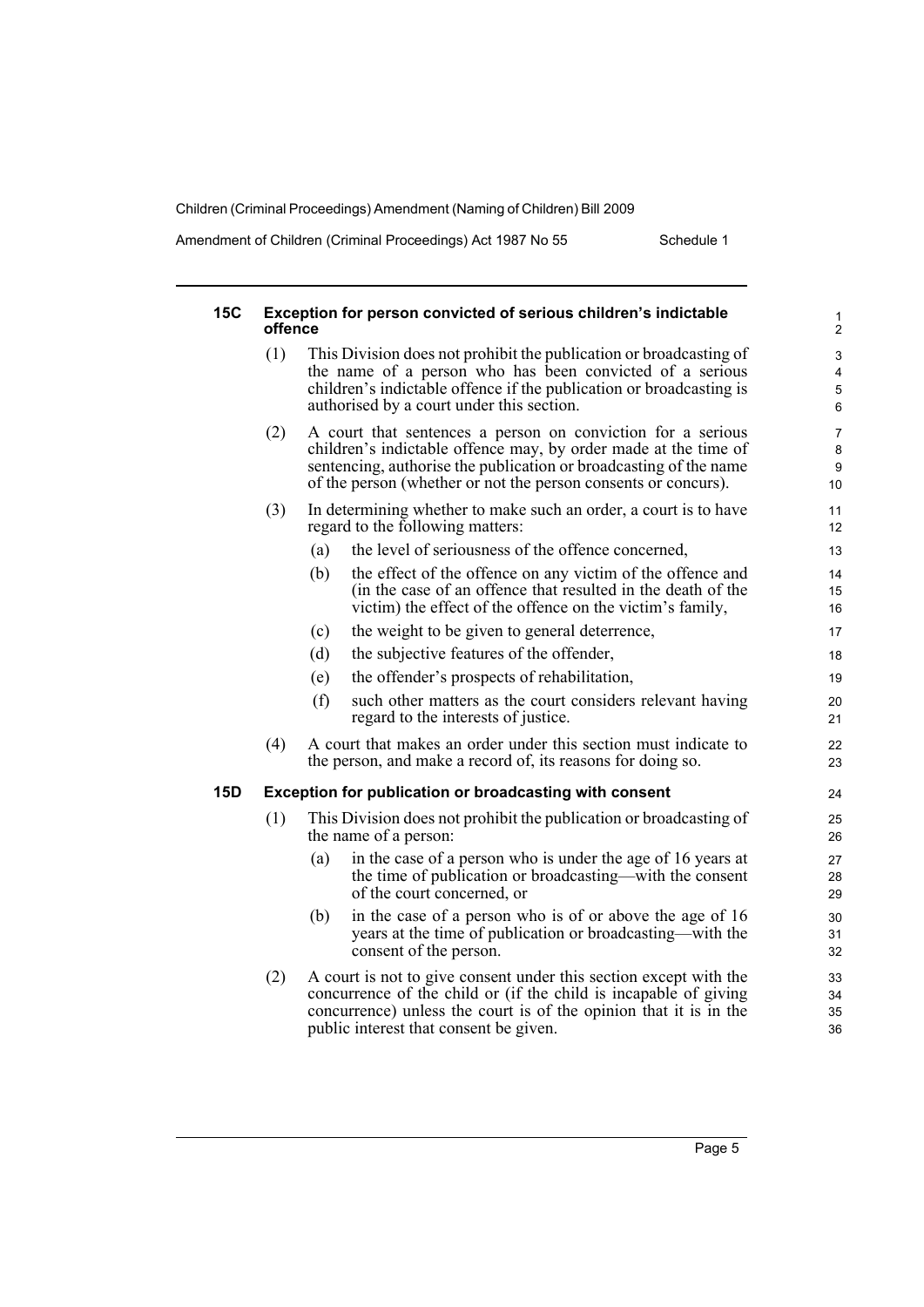Schedule 1 Amendment of Children (Criminal Proceedings) Act 1987 No 55

(3) A child who is of or above the age of 16 years cannot give consent for the purposes of this section unless the consent is given in the presence of an Australian legal practitioner of the child's own choosing.

#### **15E Exception where child deceased**

- (1) This Division does not prohibit the publication or broadcasting of the name of a deceased child with the consent of a senior available next of kin of the child.
- (2) A person must not, as a senior available next of kin, give consent to the publication or broadcasting of the name of a deceased child unless it appears to the person, after making such inquiries as are reasonable in the circumstances, that no other senior available next of kin objects to the publication or broadcasting of the name.
- (3) In addition, in considering whether to give consent to the publication or broadcasting of the name of a deceased child when the publication or broadcasting of the name of a brother or sister of the deceased child is prohibited under section 15A (1) (e), a senior available next of kin must:
	- (a) make such inquiries as are reasonable in the circumstances to obtain the views of that brother or sister regarding the publication or broadcasting of the name of the deceased child, and
	- (b) take into account the impact of such a publication or broadcasting on that brother or sister.
- (4) A senior available next of kin who is charged with, or is convicted of, an offence to which the criminal proceedings concerned relate cannot give consent, or object, to the publication or broadcasting of the name of a deceased child as referred to in this section.
- (5) If there is no senior available next of kin who can give consent to the publication or broadcasting of a deceased child's name (whether or not as a result of subsection (4)), the court concerned can give that consent if satisfied that the public interest so requires.
- (6) In this section, *senior available next of kin* of a deceased child means:
	- (a) a parent of the child, or